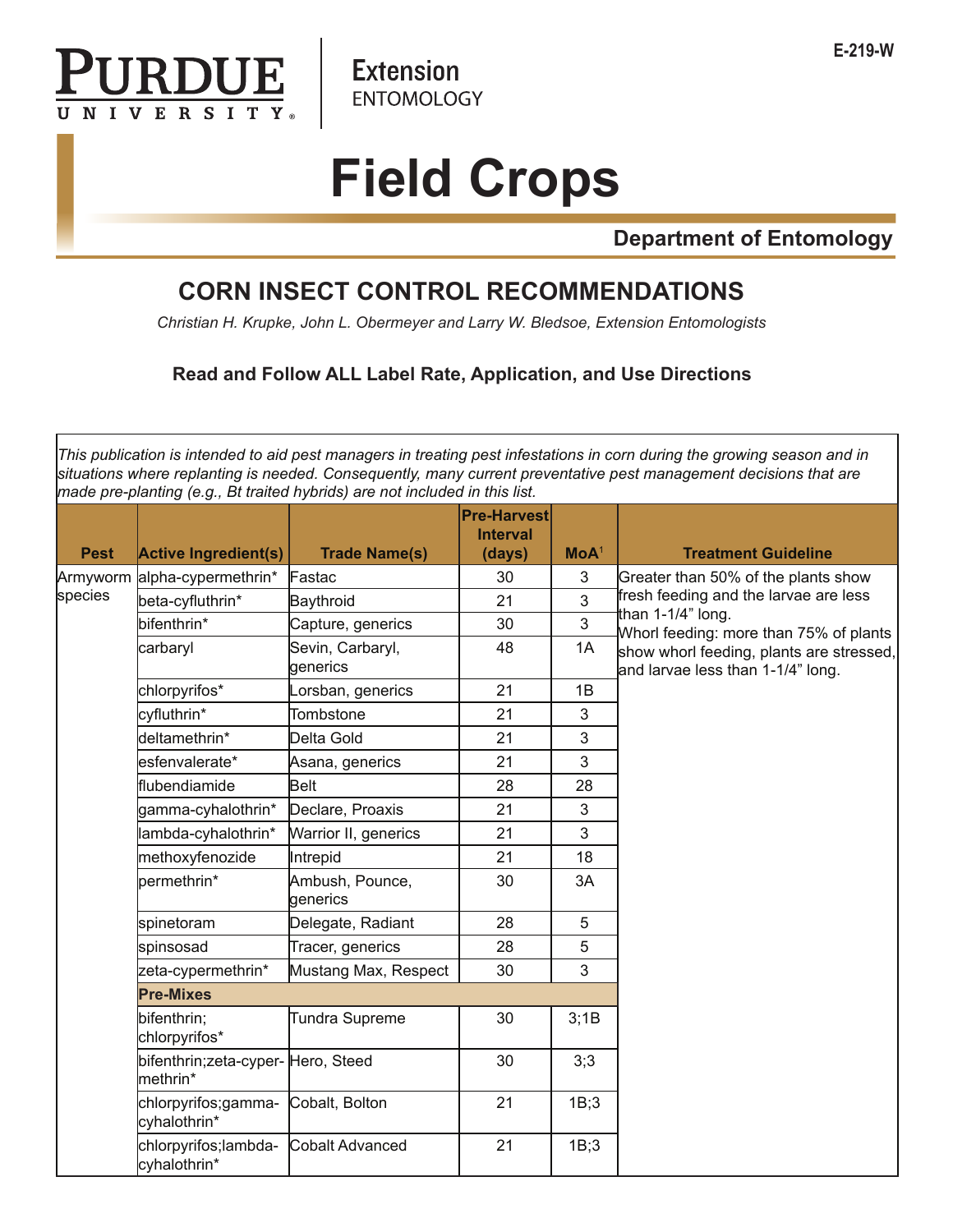| <b>Pest</b>          | <b>Active Ingredient(s)</b>                 | <b>Trade Name(s)</b>         | <b>Pre-Harvest</b><br><b>Interval</b><br>(days) | MoA <sup>1</sup> | <b>Treatment Guideline</b>                                                    |
|----------------------|---------------------------------------------|------------------------------|-------------------------------------------------|------------------|-------------------------------------------------------------------------------|
| Armyworm<br>species  | chlorpyrifos;zeta-<br>cypermethrin*         | Stallion                     | 30                                              | 3;3              |                                                                               |
| (Con't.)             | lambda-cyhalothrin;<br>chlorantraniliprole* | Besiege                      | 21                                              | 3;28             |                                                                               |
| Cutworms             | alpha-cypermethrin*                         | Fastac                       | 30                                              | 3                | Post emergence: 3-5% of the plants                                            |
| (Black,              | beta-cyfluthrin*                            | Baythroid                    | 21                                              | $\overline{3}$   | show damage, 2 or more larvae are<br>found per 100 plants and larvae are 1/2  |
| Dingy,<br>Variegated | bifenthrin*                                 | Capture, generics            | 30                                              | 3                | to $1-1/2$ " long.                                                            |
| Clay-<br>backed)     | carbaryl                                    | Sevin, Carbaryl,<br>generics | 48                                              | 1A               |                                                                               |
|                      | chlorpyrifos*                               | Lorsban, generics            | 21                                              | 1B               |                                                                               |
|                      | cyfluthrin*                                 | Tombstone                    | 21                                              | 3                |                                                                               |
|                      | deltamethrin*                               | Delta Gold                   | 21                                              | 3                |                                                                               |
|                      | esfenvalerate*                              | Asana, generics              | 21                                              | 3                |                                                                               |
|                      | flubendiamide                               | Belt                         | 28                                              | 28               |                                                                               |
|                      | gamma-cyhalothrin*                          | Declare, Proaxis             | 21                                              | 3                |                                                                               |
|                      | lambda-cyhalothrin*                         | Warrior II, generics         | 21                                              | 3                |                                                                               |
|                      | methoxyfenozide                             | Intrepid                     | 21                                              | 18               |                                                                               |
|                      | permethrin*                                 | Ambush, Pounce,<br>generics  | 30                                              | 3A               |                                                                               |
|                      | zeta-cypermethrin*                          | Mustang Max, Respect         | 30                                              | 3                |                                                                               |
|                      | <b>Pre-Mixes</b>                            |                              |                                                 |                  |                                                                               |
|                      | bifenthrin;<br>chlorpyrifos*                | <b>Tundra Supreme</b>        | 30                                              | 3;1B             |                                                                               |
|                      | bifenthrin;zeta-<br>cypermethrin*           | Hero, Steed                  | 30                                              | 3;3              |                                                                               |
|                      | chlorpyrifos;gamma-<br>cyhalothrin*         | Cobalt, Bolton               | 21                                              | 1B;3             |                                                                               |
|                      | chlorpyrifos;lambda-<br> cyhalothrin*       | Cobalt Advanced              | 21                                              | 1B;3             |                                                                               |
|                      | chlorpyrifos;zeta-<br>cypermethrin*         | Stallion                     | 30                                              | 3;3              |                                                                               |
|                      | lambda-cyhalothrin;<br>chlorantraniliprole* | Besiege                      | 21                                              | 3;28             |                                                                               |
| Brown                | alpha-cypermethrin*                         | Fastac                       | 30                                              | $\mathbf{3}$     | Control may be needed if seedling                                             |
| Stink Bug            | beta-cyfluthrin*                            | Baythroid                    | 21                                              | 3                | plants are emerging from poorly closed<br>seed slots and being damaged and/or |
|                      | bifenthrin*                                 | Capture, generics            | 30                                              | 3                | killed.                                                                       |
|                      | cyfluthrin*                                 | Tombstone                    | 21                                              | 3                |                                                                               |
|                      | deltamethrin*                               | Delta Gold                   | 21                                              | 3                |                                                                               |
|                      | esfenvalerate*                              | Asana, generics              | 21                                              | 3                |                                                                               |
|                      | gamma-cyhalothrin*                          | Declare, Proaxis             | 21                                              | 3                |                                                                               |
|                      | lambda-cyhalothrin*                         | Warrior II, generics         | 21                                              | 3                |                                                                               |
|                      | zeta-cypermethrin*                          | Mustang Max, Respect         | 30                                              | 3                |                                                                               |
|                      | <b>Pre-Mixes</b>                            |                              |                                                 |                  |                                                                               |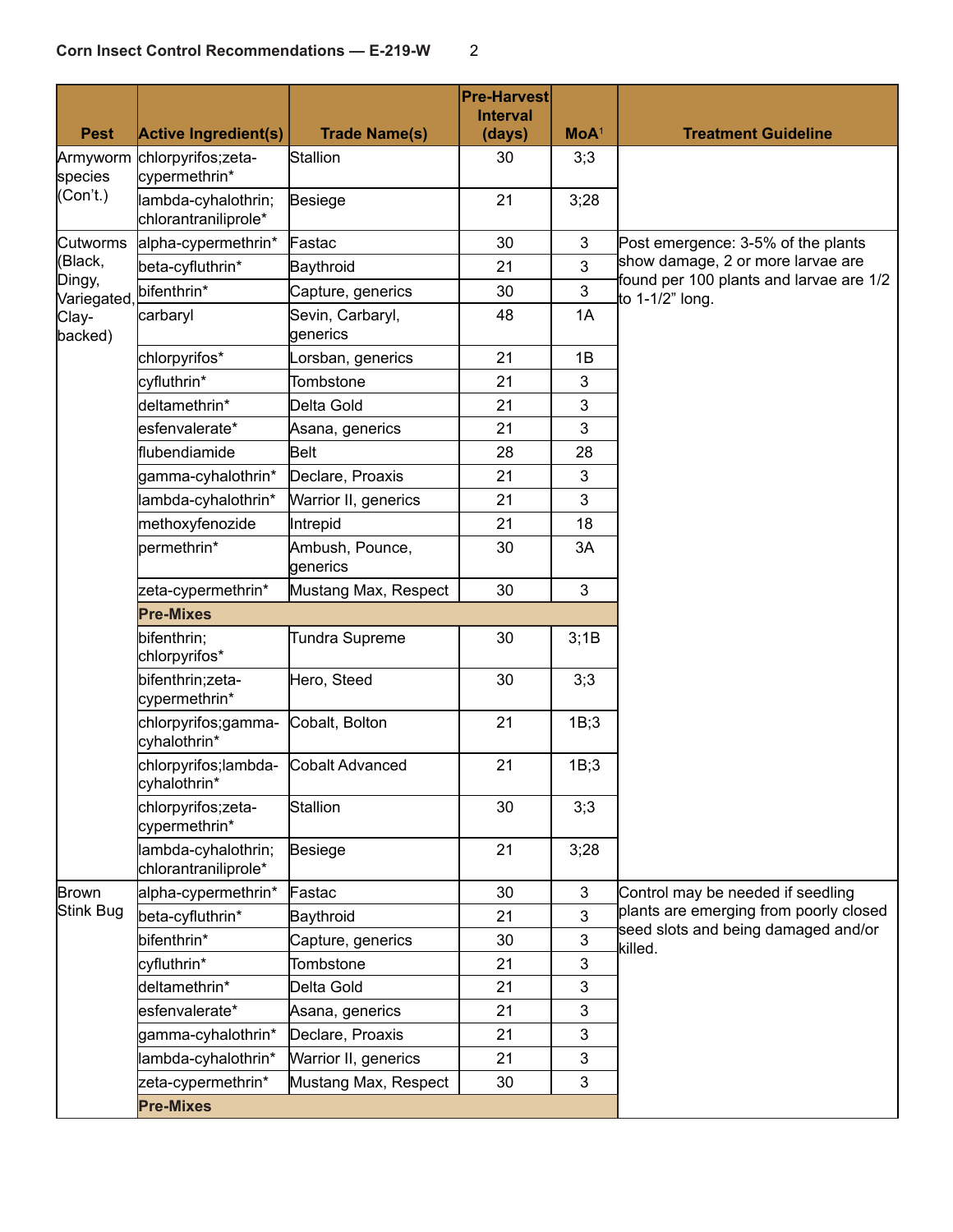|                    |                                             |                              | <b>Pre-Harvest</b><br><b>Interval</b> |                |                                                                              |
|--------------------|---------------------------------------------|------------------------------|---------------------------------------|----------------|------------------------------------------------------------------------------|
| <b>Pest</b>        | <b>Active Ingredient(s)</b>                 | <b>Trade Name(s)</b>         | (days)                                | $MOA^1$        | <b>Treatment Guideline</b>                                                   |
| Brown<br>Stink Bug | bifenthrin;<br>chlorpyrifos*                | Tundra Supreme               | 30                                    | 3;1B           |                                                                              |
| (Con't.)           | bifenthrin;zeta-<br>cypermethrin*           | Hero, Steed                  | 30                                    | 3;3            |                                                                              |
|                    | chlorpyrifos;gamma-<br>cyhalothrin*         | Cobalt, Bolton               | 21                                    | 1B;3           |                                                                              |
|                    | chlorpyrifos;lambda-<br>cyhalothrin*        | Cobalt Advanced              | 21                                    | 1B;3           |                                                                              |
|                    | chlorpyrifos;zeta-<br>cypermethrin*         | Stallion                     | 30                                    | 3;3            |                                                                              |
|                    | lambda-cyhalothrin;<br>chlorantraniliprole* | Besiege                      | 21                                    | 3;28           |                                                                              |
| Corn Ear-          | alpha-cypermethrin*                         | Fastac                       | 30                                    | $\mathfrak{Z}$ | Control is only economically justified                                       |
| lworm              | beta-cyfluthrin*                            | Baythroid                    | 21                                    | $\overline{3}$ | on seed, sweet, or popcorn. Treat if 10                                      |
|                    | bifenthrin*                                 | Capture, generics            | 30                                    | 3              | or more moths for several consecu-<br>tive nights are captured in an earworm |
|                    | chlorantraniliprole                         | Coragen                      | 14                                    | 28             | pheronmone trap just before or during                                        |
|                    | cyfluthrin*                                 | Tombstone                    | 21                                    | 3              | silking.                                                                     |
|                    | deltamethrin*                               | Delta Gold                   | 21                                    | 3              |                                                                              |
|                    | esfenvalerate*                              | Asana, generics              | 21                                    | 3              |                                                                              |
|                    | flubendiamide                               | Belt                         | 28                                    | 28             |                                                                              |
|                    | gamma-cyhalothrin*                          | Declare, Proaxis             | 21                                    | 3              |                                                                              |
|                    | lambda-cyhalothrin*                         | Warrior II, generics         | 21                                    | 3              |                                                                              |
|                    | spinsosad                                   | Tracer, generics             | 28                                    | 5              |                                                                              |
|                    | zeta-cypermethrin*                          | Mustang Max, Respect         | 30                                    | 3              |                                                                              |
|                    | <b>Pre-Mixes</b>                            |                              |                                       |                |                                                                              |
|                    | bifenthrin;<br>chlorpyrifos*                | <b>Tundra Supreme</b>        | 30                                    | 3;1B           |                                                                              |
|                    | bifenthrin;zeta-<br>cypermethrin*           | Hero, Steed                  | 30                                    | 3;3            |                                                                              |
|                    | chlorpyrifos;gamma-<br>cyhalothrin*         | Cobalt, Bolton               | 21                                    | 1B;3           |                                                                              |
|                    | chlorpyrifos;lambda-<br>cyhalothrin*        | Cobalt Advanced              | 21                                    | 1B;3           |                                                                              |
|                    | chlorpyrifos;zeta-<br>cypermethrin*         | <b>Stallion</b>              | 30                                    | 3;3            |                                                                              |
|                    | lambda-cyhalothrin;<br>chlorantraniliprole* | Besiege                      | 21                                    | 3;28           |                                                                              |
| Corn Flea          | alpha-cypermethrin*                         | Fastac                       | 30                                    | $\mathbf{3}$   | 5 or more beetles per plant, 50% of                                          |
| Beetle             | beta-cyfluthrin*                            | Baythroid                    | 21                                    | $\overline{3}$ | seedlings are severely damaged, and                                          |
|                    | bifenthrin*                                 | Capture, generics            | 30                                    | $\overline{3}$ | plants are under additional stress(es).                                      |
|                    | carbaryl                                    | Sevin, Carbaryl,<br>generics | 48                                    | 1A             |                                                                              |
|                    | chlorpyrifos*                               | orsban, generics             | 21                                    | 1B             |                                                                              |
|                    | cyfluthrin*                                 | Tombstone                    | 21                                    | 3              |                                                                              |
|                    | deltamethrin*                               | Delta Gold                   | 21                                    | 3              |                                                                              |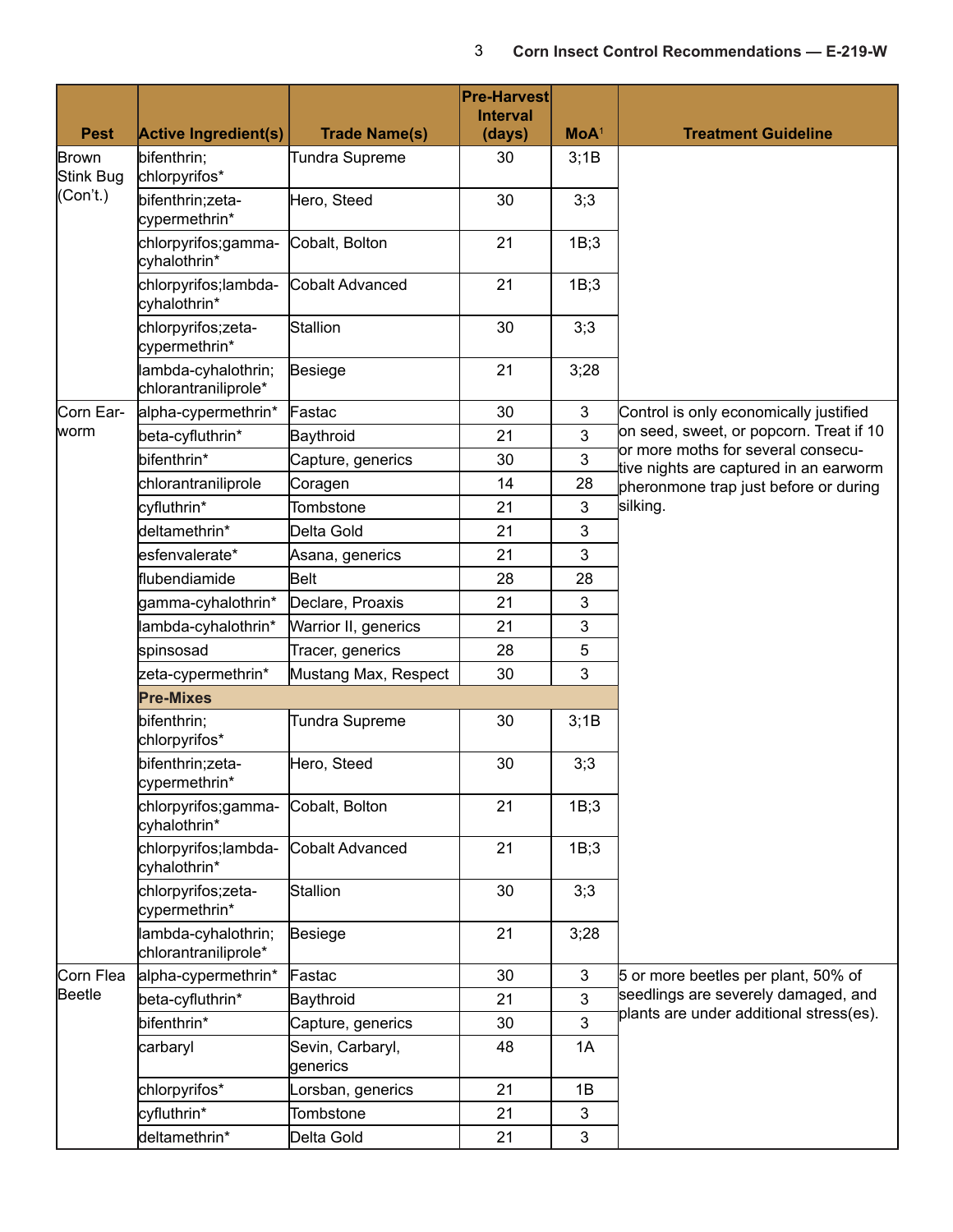|                            |                                             |                              | <b>Pre-Harvest</b><br><b>Interval</b> |                  |                                                                                    |  |  |  |
|----------------------------|---------------------------------------------|------------------------------|---------------------------------------|------------------|------------------------------------------------------------------------------------|--|--|--|
| <b>Pest</b>                | <b>Active Ingredient(s)</b>                 | <b>Trade Name(s)</b>         | (days)                                | MoA <sup>1</sup> | <b>Treatment Guideline</b>                                                         |  |  |  |
| Corn Flea                  | esfenvalerate*                              | Asana, generics              | 21                                    | 3                |                                                                                    |  |  |  |
| <b>Beetle</b>              | gamma-cyhalothrin*                          | Declare, Proaxis             | 21                                    | 3                |                                                                                    |  |  |  |
| (Con't.)                   | lambda-cyhalothrin*                         | Warrior II, generics         | 21                                    | 3                |                                                                                    |  |  |  |
|                            | permethrin*                                 | Ambush, Pounce,<br>generics  | 30                                    | 3A               |                                                                                    |  |  |  |
|                            | zeta-cypermethrin*                          | Mustang Max, Respect         | 30                                    | 3                |                                                                                    |  |  |  |
|                            | <b>Pre-Mixes</b>                            |                              |                                       |                  |                                                                                    |  |  |  |
|                            | bifenthrin;<br>chlorpyrifos*                | <b>Tundra Supreme</b>        | 30                                    | 3;1B             |                                                                                    |  |  |  |
|                            | bifenthrin;zeta-<br>cypermethrin*           | Hero, Steed                  | 30                                    | 3;3              |                                                                                    |  |  |  |
|                            | chlorpyrifos;gamma-<br>cyhalothrin*         | Cobalt, Bolton               | 21                                    | 1B;3             |                                                                                    |  |  |  |
|                            | chlorpyrifos;lambda-<br>cyhalothrin*        | Cobalt Advanced              | 21                                    | 1B;3             |                                                                                    |  |  |  |
|                            | chlorpyrifos;zeta-<br>cypermethrin*         | Stallion                     | 30                                    | 3;3              |                                                                                    |  |  |  |
|                            | lambda-cyhalothrin;<br>chlorantraniliprole* | Besiege                      | 21                                    | 3;28             |                                                                                    |  |  |  |
| Corn Leaf                  | chlorpyrifos*                               | Lorsban, generics            | 21                                    | 1B               | Pre-tassel: 15 aphids/plant whorl 3                                                |  |  |  |
| Aphid                      | dimethoate                                  | Dimethoate, generics         | 14                                    | 1B               | weeks before tasseling and plants under                                            |  |  |  |
|                            | malathion                                   | Malathion                    | 5                                     | 1B               | moisture stress. Post-tassel: 50% of<br>tassels covered prior to 50% pollination   |  |  |  |
|                            | <b>Pre-Mixes</b>                            |                              |                                       |                  | and plants under moisture stress.                                                  |  |  |  |
|                            | bifenthrin;<br>chlorpyrifos*                | <b>Tundra Supreme</b>        | 30                                    | 3;1B             |                                                                                    |  |  |  |
|                            | chlorpyrifos;gamma-<br>cyhalothrin*         | Cobalt, Bolton               | 21                                    | 1B;3             |                                                                                    |  |  |  |
|                            | chlorpyrifos;lambda-<br>cyhalothrin*        | Cobalt Advanced              | 21                                    | 1B;3             |                                                                                    |  |  |  |
|                            | chlorpyrifos;zeta-<br>cypermethrin*         | Stallion                     | 30                                    | 3;3              |                                                                                    |  |  |  |
| Corn                       | alpha-cypermethrin*                         | Fastac                       | 30                                    | 3                | When tassels are shedding pollen and                                               |  |  |  |
| Rootworm<br><b>Beetles</b> | beta-cyfluthrin*                            | Baythroid                    | 21                                    | 3                | green silk is continuously clipped back<br>to 1/2 inch or less before 50% pollina- |  |  |  |
|                            | bifenthrin*                                 | Capture, generics            | 30                                    | 3                | tion has taken place and beetles are                                               |  |  |  |
|                            | carbaryl                                    | Sevin, Carbaryl,<br>generics | 48                                    | 1A               | present.                                                                           |  |  |  |
|                            | chlorpyrifos*                               | Lorsban, generics            | 21                                    | 1B               |                                                                                    |  |  |  |
|                            | cyfluthrin*                                 | Tombstone                    | 21                                    | 3                |                                                                                    |  |  |  |
|                            | deltamethrin*                               | Delta Gold                   | 21                                    | 3                |                                                                                    |  |  |  |
|                            | esfenvalerate*                              | Asana, generics              | 21                                    | 3                |                                                                                    |  |  |  |
|                            | gamma-cyhalothrin*                          | Declare, Proaxis             | 21                                    | 3                |                                                                                    |  |  |  |
|                            | lambda-cyhalothrin*                         | Warrior II, generics         | 21                                    | 3                |                                                                                    |  |  |  |
|                            | permethrin*                                 | Ambush, Pounce,<br>generics  | 30                                    | 3A               |                                                                                    |  |  |  |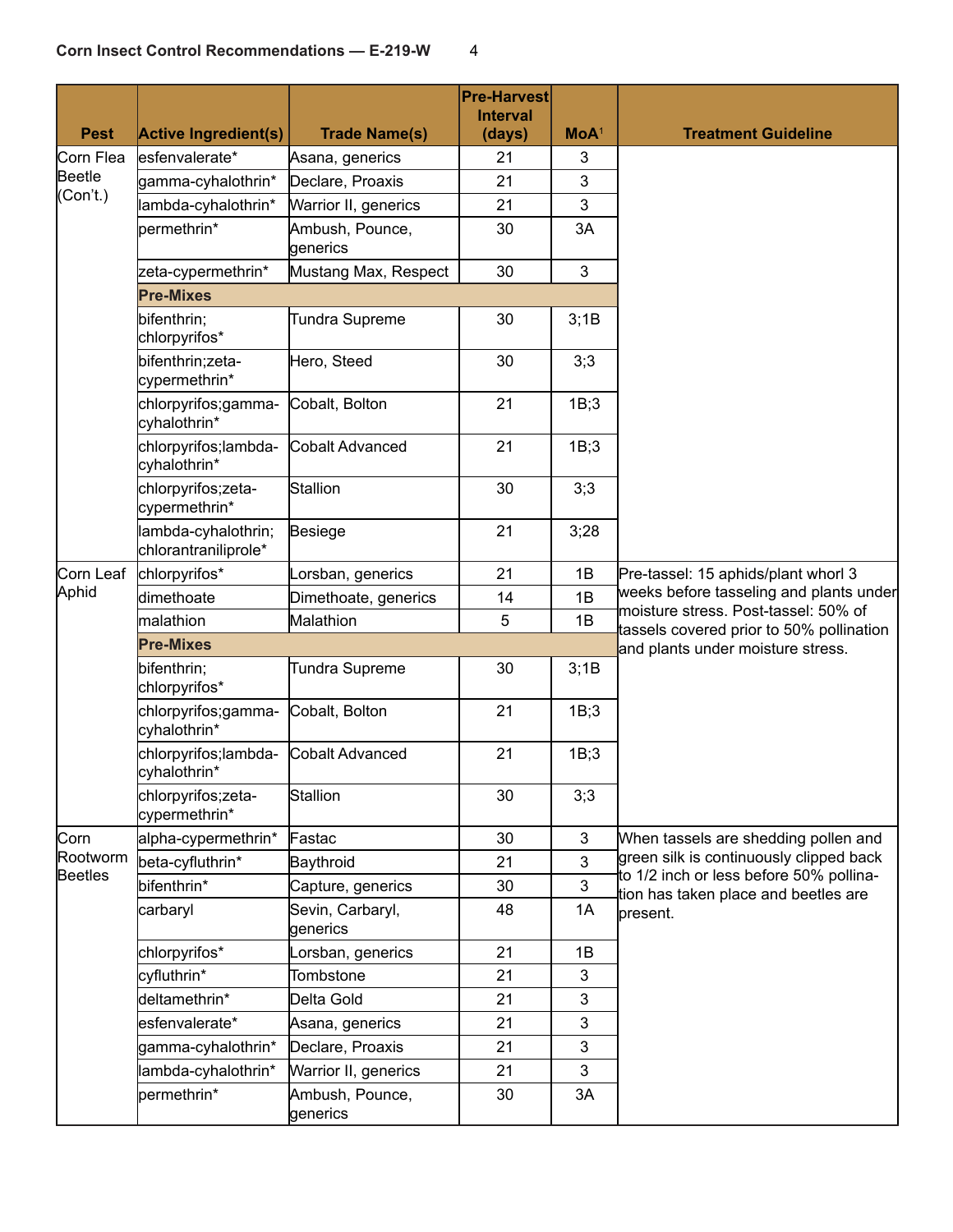| <b>Pest</b>                | <b>Active Ingredient(s)</b>                 | <b>Trade Name(s)</b>                          | <b>Pre-Harvest</b><br><b>Interval</b><br>(days) | $MOA^1$    | <b>Treatment Guideline</b>                                                            |
|----------------------------|---------------------------------------------|-----------------------------------------------|-------------------------------------------------|------------|---------------------------------------------------------------------------------------|
| Corn                       | zeta-cypermethrin*                          | Mustang Max, Respect                          | 30                                              | 3          |                                                                                       |
| Rootworm                   | <b>Pre-Mixes</b>                            |                                               |                                                 |            |                                                                                       |
| <b>Beetles</b><br>(Con't.) | bifenthrin;<br>chlorpyrifos*                | <b>Tundra Supreme</b>                         | 30                                              | 3;1B       |                                                                                       |
|                            | bifenthrin;zeta-<br>cypermethrin*           | Hero, Steed                                   | 30                                              | 3;3        |                                                                                       |
|                            | chlorpyrifos;gamma-<br>cyhalothrin*         | Cobalt, Bolton                                | 21                                              | 1B;3       |                                                                                       |
|                            | chlorpyrifos;lambda-<br>cyhalothrin*        | Cobalt Advanced                               | 21                                              | 1B;3       |                                                                                       |
|                            | chlorpyrifos;zeta-<br>cypermethrin*         | Stallion                                      | 30                                              | 3;3        |                                                                                       |
|                            | lambda-cyhalothrin;<br>chlorantraniliprole* | Besiege                                       | 21                                              | 3;28       |                                                                                       |
| Corn                       | chlorpyrifos*                               | Lorsban, generics                             | 21                                              | 1B         | 2 or more larvae per plant are found                                                  |
| Rootworm<br>Larvae         | chlorpyrifos;gamma-<br>cyhalothrin*         | Cobalt, Bolton                                | 21                                              | 1B;3       | while hand sorting through soil and root-<br>mass prior to lay-by ("cultivation").    |
|                            | chlorpyrifos; Imabda-<br>cyhalothrin*       | Cobalt Advanced                               | 21                                              | 1B;3       |                                                                                       |
|                            | Corn Borer: alpha-cypermethrin*             | Fastac                                        | 30                                              | 3          | European corn borer: base controls on                                                 |
| European                   |                                             | Bacillus thuringiensis Dipel, Agree, generics | 0                                               | <b>11A</b> | anticipated yield, level of infestation,                                              |
| and South-<br>western      | beta-cyfluthrin*                            | Baythroid                                     | 21                                              | 3          | number of larvae per plant, corn growth<br>stage, expected level of control, and      |
|                            | bifenthrin*                                 | Capture, generics                             | 30                                              | 3          | cost of product and application. Refer to                                             |
|                            | carbaryl                                    | Sevin, Carbaryl,<br>generics                  | 48                                              | 1A         | Field Crops IPM website <http: www.<br="">entm.purdue.edu/fieldcropsipm/&gt;.</http:> |
|                            | chlorantraniliprole                         | Coragen                                       | 14                                              | 28         |                                                                                       |
|                            | chlorpyrifos*                               | Lorsban, generics                             | 21                                              | 1B         | Southwestern corn borer: First genera-<br>tion - at or just before 35% of the plants  |
|                            | cyfluthrin*                                 | Tombstone                                     | 21                                              | 3          | show fresh whorl feeding and live larvae                                              |
|                            | deltamethrin*                               | Delta Gold                                    | 21                                              | 3          | are present. Second generation - con-                                                 |
|                            | esfenvalerate*                              | Asana, generics                               | 21                                              | 3          | trols are less effective and generally not                                            |
|                            | flubendiamide                               | Belt                                          | 28                                              | 28         | economical for field corn.                                                            |
|                            | gamma-cyhalothrin*                          | Declare, Proaxis                              | 21                                              | 3          |                                                                                       |
|                            | lambda-cyhalothrin*                         | Warrior II, generics                          | 21                                              | 3          |                                                                                       |
|                            | methoxyfenozide                             | Intrepid                                      | 21                                              | 18         |                                                                                       |
|                            | permethrin*                                 | Ambush, Pounce,<br>generics                   | 30                                              | 3A         |                                                                                       |
|                            | spinetoram                                  | Delegate, Radiant                             | 28                                              | 5          |                                                                                       |
|                            | spinsosad                                   | Tracer, generics                              | 28                                              | 5          |                                                                                       |
|                            | zeta-cypermethrin*                          | Mustang Max, Respect                          | 30                                              | 3          |                                                                                       |
|                            | <b>Pre-Mixes</b>                            |                                               |                                                 |            |                                                                                       |
|                            | bifenthrin;<br>chlorpyrifos*                | Tundra Supreme                                | 30                                              | 3;1B       |                                                                                       |
|                            | bifenthrin;zeta-<br>cypermethrin*           | Hero, Steed                                   | 30                                              | 3;3        |                                                                                       |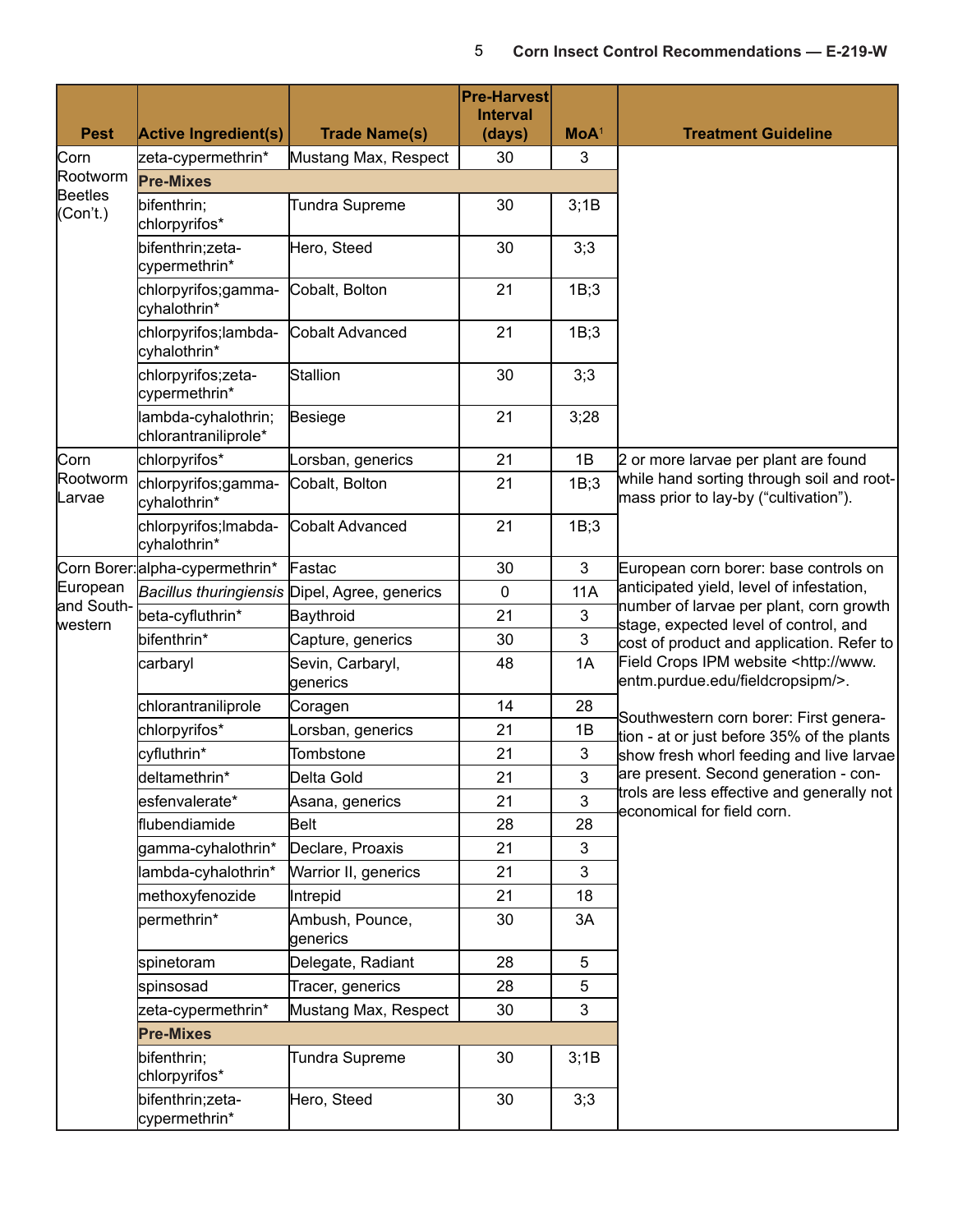| <b>Pest</b>           | <b>Active Ingredient(s)</b>                      | <b>Trade Name(s)</b>         | <b>Pre-Harvest</b><br><b>Interval</b><br>(days) | MoA <sup>1</sup> | <b>Treatment Guideline</b>                                                      |
|-----------------------|--------------------------------------------------|------------------------------|-------------------------------------------------|------------------|---------------------------------------------------------------------------------|
| European              | Corn Borer: chlorpyrifos; gamma-<br>cyhalothrin* | Cobalt, Bolton               | 21                                              | 1B;3             |                                                                                 |
| and South-<br>western | chlorpyrifos;lambda-<br>cyhalothrin*             | Cobalt Advanced              | 21                                              | 1B;3             |                                                                                 |
|                       | chlorpyrifos;zeta-<br>cypermethrin*              | Stallion                     | 30                                              | 3;3              |                                                                                 |
|                       | lambda-cyhalothrin;<br>chlorantraniliprole*      | Besiege                      | 21                                              | 3;28             |                                                                                 |
| Grasshop-             | alpha-cypermethrin*                              | Fastac                       | 30                                              | $\mathbf{3}$     | Treat field borders if about 8 or more                                          |
| per                   | beta-cyfluthrin*                                 | Baythroid                    | 21                                              | 3                | adults or 15 or more nymphs/square                                              |
|                       | bifenthrin*                                      | Capture, generics            | 30                                              | $\overline{3}$   | vard are estimated. Treat field if about<br>3 or more adults or nymphs/yard are |
|                       | carbaryl                                         | Sevin, Carbaryl,<br>generics | 48                                              | 1A               | estimated.                                                                      |
|                       | chlorpyrifos*                                    | Lorsban, generics            | 21                                              | 1B               |                                                                                 |
|                       | cyfluthrin*                                      | Tombstone                    | 21                                              | 3                |                                                                                 |
|                       | deltamethrin*                                    | Delta Gold                   | 21                                              | 3                |                                                                                 |
|                       | esfenvalerate*                                   | Asana, generics              | 21                                              | 3                |                                                                                 |
|                       | gamma-cyhalothrin*                               | Declare, Proaxis             | 21                                              | 3                |                                                                                 |
|                       | lambda-cyhalothrin*                              | Warrior II, generics         | 21                                              | 3                |                                                                                 |
|                       | zeta-cypermethrin*                               | Mustang Max, Respect         | 30                                              | 3                |                                                                                 |
|                       | <b>Pre-Mixes</b>                                 |                              |                                                 |                  |                                                                                 |
|                       | bifenthrin;<br>chlorpyrifos*                     | Tundra Supreme               | 30                                              | 3;1B             |                                                                                 |
|                       | bifenthrin;zeta-<br>cypermethrin*                | Hero, Steed                  | 30                                              | 3;3              |                                                                                 |
|                       | chlorpyrifos;gamma-<br>cyhalothrin*              | Cobalt, Bolton               | 21                                              | 1B;3             |                                                                                 |
|                       | chlorpyrifos;lambda-<br>cyhalothrin*             | Cobalt Advanced              | 21                                              | 1B;3             |                                                                                 |
|                       | chlorpyrifos;zeta-<br>cypermethrin*              | Stallion                     | 30                                              | 3;3              |                                                                                 |
|                       | lambda-cyhalothrin;<br>chlorantraniliprole*      | Besiege                      | 21                                              | 3;28             |                                                                                 |
| Japanese              | alpha-cypermethrin*                              | Fastac                       | 30                                              | $\mathfrak{S}$   | When tassels are shedding pollen and                                            |
| Beetle                | beta-cyfluthrin*                                 | Baythroid                    | 21                                              | 3                | green silk is continuously clipped back                                         |
|                       | bifenthrin*                                      | Capture, generics            | 30                                              | 3                | to 1/2 inch or less before 50% pollina-<br>tion has taken place and beetles are |
|                       | carbaryl                                         | Sevin, Carbaryl,<br>generics | 48                                              | 1A               | present. Beetles usually concentrated<br>along borders.                         |
|                       | cyfluthrin*                                      | Tombstone                    | 21                                              | 3                |                                                                                 |
|                       | deltamethrin*                                    | Delta Gold                   | 21                                              | 3                |                                                                                 |
|                       | esfenvalerate*                                   | Asana, generics              | 21                                              | 3                |                                                                                 |
|                       | gamma-cyhalothrin*                               | Declare, Proaxis             | 21                                              | 3                |                                                                                 |
|                       | lambda-cyhalothrin*                              | Warrior II, generics         | 21                                              | 3                |                                                                                 |
|                       | zeta-cypermethrin*                               | Mustang Max, Respect         | 30                                              | 3                |                                                                                 |
|                       | <b>Pre-Mixes</b>                                 |                              |                                                 |                  |                                                                                 |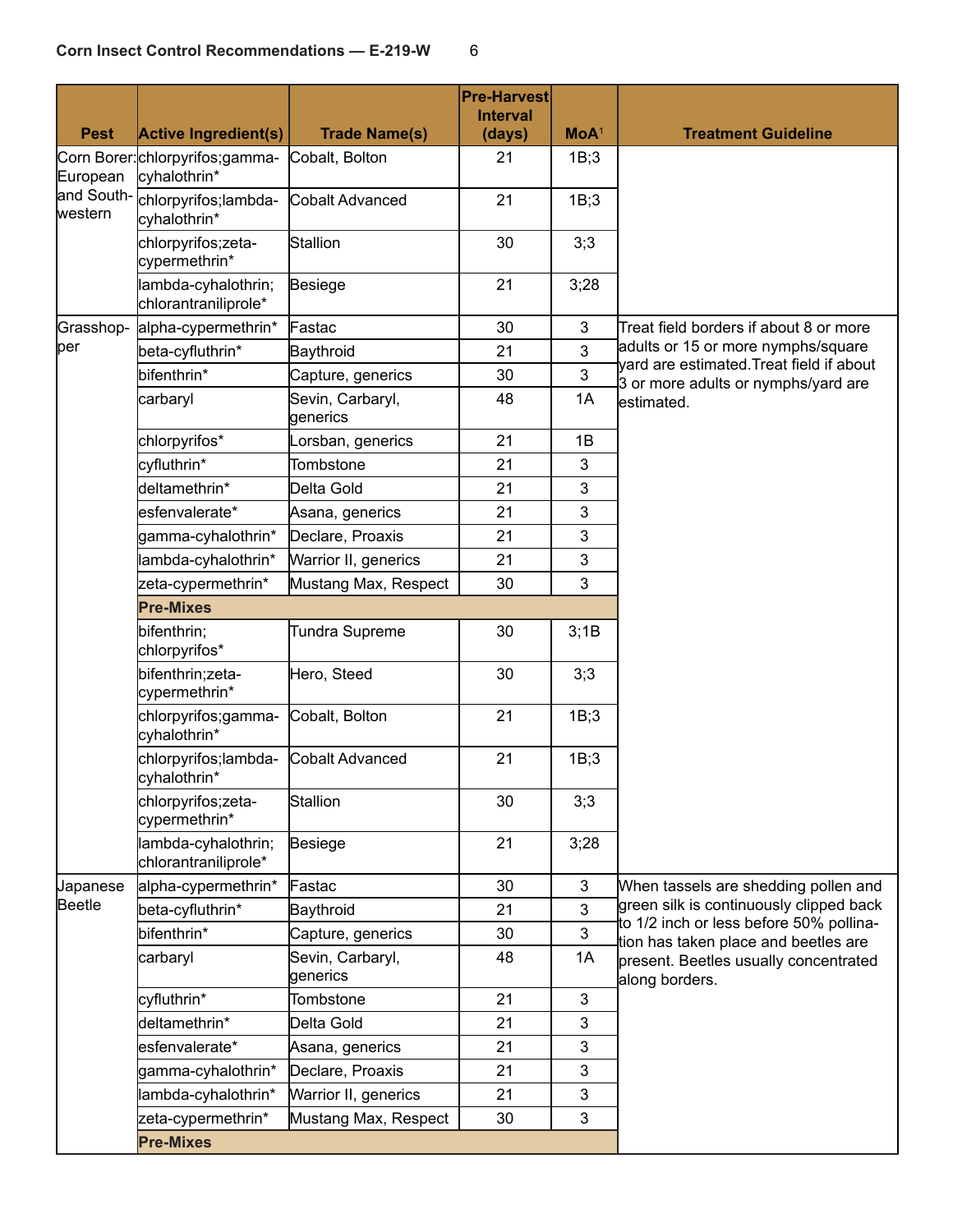| <b>Pest</b>         | <b>Active Ingredient(s)</b>                 | <b>Trade Name(s)</b>  | <b>Pre-Harvest</b><br><b>Interval</b><br>(days) | $MOA^1$      | <b>Treatment Guideline</b>                                                                                                                             |
|---------------------|---------------------------------------------|-----------------------|-------------------------------------------------|--------------|--------------------------------------------------------------------------------------------------------------------------------------------------------|
| Japanese            | bifenthrin;                                 | Tundra Supreme        | 30                                              | 3;1B         |                                                                                                                                                        |
| Beetle              | chlorpyrifos*                               |                       |                                                 |              |                                                                                                                                                        |
| (Con't.)            | bifenthrin;zeta-<br>cypermethrin*           | Hero, Steed           | 30                                              | 3;3          |                                                                                                                                                        |
|                     | chlorpyrifos;gamma-<br>cyhalothrin*         | Cobalt, Bolton        | 21                                              | 1B;3         |                                                                                                                                                        |
|                     | chlorpyrifos;lambda-<br>cyhalothrin*        | Cobalt Advanced       | 21                                              | 1B;3         |                                                                                                                                                        |
|                     | chlorpyrifos;zeta-<br>cypermethrin*         | Stallion              | 30                                              | 3;3          |                                                                                                                                                        |
|                     | lambda-cyhalothrin;<br>chlorantraniliprole* | Besiege               | 21                                              | 3;28         |                                                                                                                                                        |
| Seed                | beta-cyfluthrin*                            | Baythroid             | 21                                              | $\mathbf{3}$ | No rescue treatments available. Apply                                                                                                                  |
| Feeders:            | bifenthrin*                                 | Capture, generics     | 30                                              | 3            | treatments if replanting into damaged                                                                                                                  |
| Seedcorn            | chlorpyrifos*                               | orsban, generics      | 21                                              | 1B           | field and pests are still present.                                                                                                                     |
| Maggot,<br>Seedcorn | clothianidin                                | Poncho, generics      |                                                 | 4A           |                                                                                                                                                        |
| <b>Beetles</b>      | lambda-cyhalothrin*                         | Warrior II, generics  | 21                                              | 3            |                                                                                                                                                        |
|                     | bermethrin*                                 | Kernel Guard Supreme  | $\overline{\phantom{0}}$                        | 3            |                                                                                                                                                        |
|                     | terbufos*                                   | Counter               | $\overline{\phantom{0}}$                        | 1B           |                                                                                                                                                        |
|                     | tefluthrin*                                 | Force                 |                                                 | 3            |                                                                                                                                                        |
|                     | thiamethoxam                                | Cruiser               | $\overline{\phantom{0}}$                        | 4A           |                                                                                                                                                        |
|                     | <b>Pre-Mixes</b>                            |                       |                                                 |              |                                                                                                                                                        |
|                     | bifenthrin;<br>chlorethoxyfos*              | SmartChoice           | $\overline{\phantom{0}}$                        | 3;1B         |                                                                                                                                                        |
|                     | bifenthrin;<br>chlorpyrifos*                | Tundra Supreme        | 30                                              | 3;1B         |                                                                                                                                                        |
|                     | bifenthrin;zeta-<br>cypermethrin*           | Hero, Steed           | 30                                              | 3;3          |                                                                                                                                                        |
|                     | cyfluthrin;<br>tebupirimphos*               | Aztec, generics       |                                                 | 3;1A         |                                                                                                                                                        |
|                     | chlorpyrifos;gamma-<br>cyhalothrin*         | Cobalt, Bolton        | 21                                              | 1B;3         |                                                                                                                                                        |
|                     | chlorpyrifos;lambda-<br>cyhalothrin*        | Cobalt Advanced       | 21                                              | 1B;3         |                                                                                                                                                        |
| Slugs               | metaldehyde                                 | Deadline MPs          |                                                 |              | Spread bait evenly across damaged<br>area if leaves are significantly defoliated<br>and stand is threatened. Use high rate<br>for severe infestations. |
| Spider              | dimethoate                                  | Dimethoate, generics  | 14                                              | 1B           | If infested fields have significant yield                                                                                                              |
| <b>Mites</b>        | letoxazole                                  | Zeal                  | 21                                              | 10B          | potential (100+ bu/a), spider mite                                                                                                                     |
|                     | hexythiazox                                 | Onager                | 30                                              | 10A          | colonies have established on the lower<br>leaves (discolored), and spreading to                                                                        |
|                     | propargite*                                 | Comite                | 30                                              | 12C          | the ear leaf or above, then treating be-                                                                                                               |
|                     | spiromesifen                                | Oberon                | 30                                              | 23           | fore the dent stage may be justified.                                                                                                                  |
|                     | <b>Pre-Mixes</b>                            |                       |                                                 |              |                                                                                                                                                        |
|                     | bifenthrin;<br>chlorpyrifos*                | <b>Tundra Supreme</b> | 30                                              | 3;1B         |                                                                                                                                                        |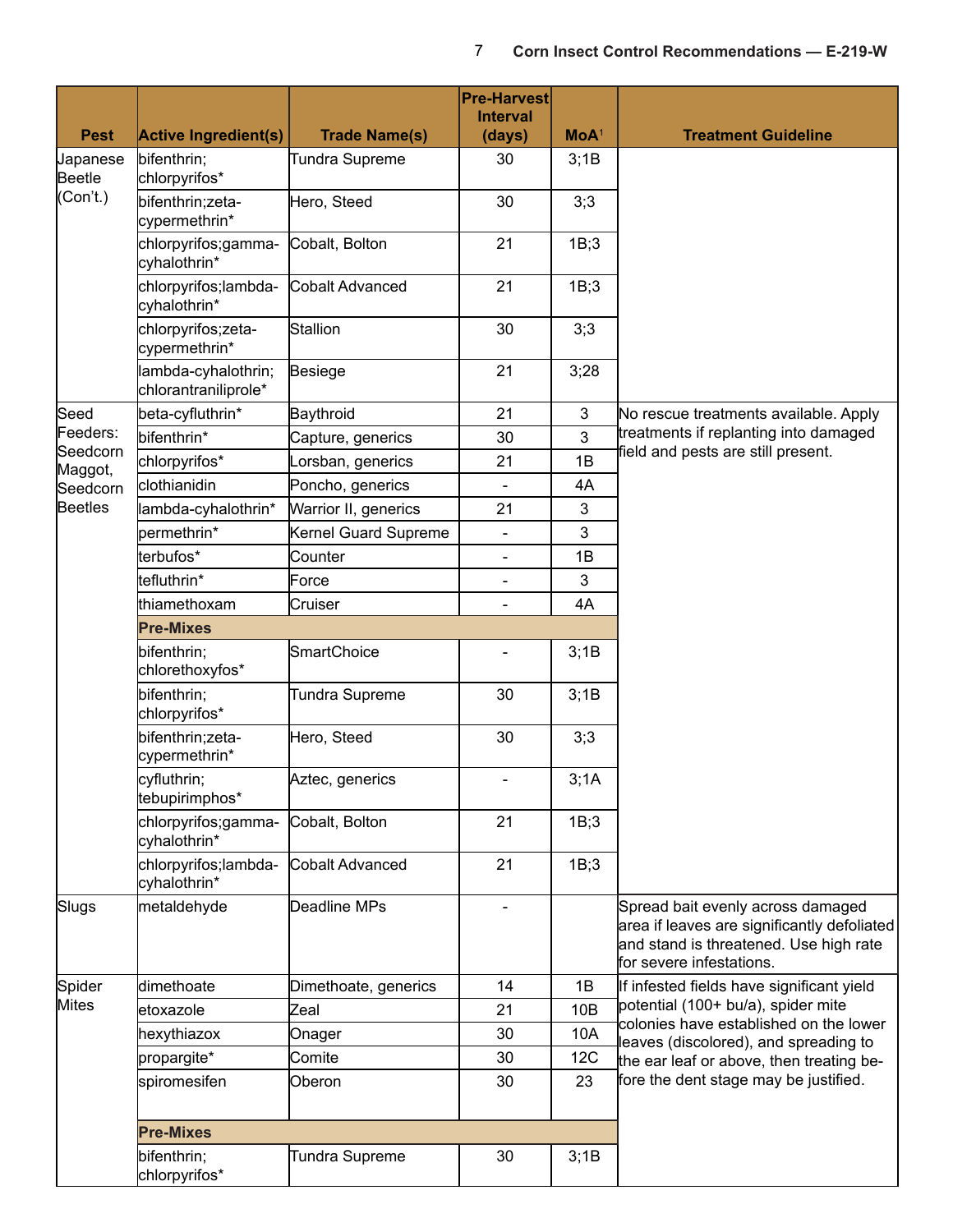| <b>Pest</b> | <b>Active Ingredient(s)</b>                 | <b>Trade Name(s)</b>        | <b>Pre-Harvest</b><br><b>Interval</b><br>(days) | $MOA^1$        | <b>Treatment Guideline</b>                                                         |
|-------------|---------------------------------------------|-----------------------------|-------------------------------------------------|----------------|------------------------------------------------------------------------------------|
|             | Stalk Borer alpha-cypermethrin*             | Fastac                      | 30                                              | 3              | Treatment protects only uninfested                                                 |
|             | beta-cyfluthrin*                            | Baythroid                   | 21                                              | 3              | plants. When crop stands are threat-                                               |
|             | bifenthrin*                                 | Capture, generics           | 30                                              | 3              | ened, control should be applied to                                                 |
|             | chlorpyrifos*                               | orsban, generics            | 21                                              | 1B             | prevent additional plant damage and/or<br>death. Spot spraying infested area(s) of |
|             | cyfluthrin*                                 | Tombstone                   | 21                                              | 3              | the field is often effective.                                                      |
|             | deltamethrin*                               | Delta Gold                  | 21                                              | 3              |                                                                                    |
|             | esfenvalerate*                              | Asana, generics             | 21                                              | 3              |                                                                                    |
|             | flubendiamide                               | Belt                        | 28                                              | 28             |                                                                                    |
|             | gamma-cyhalothrin*                          | Declare, Proaxis            | 21                                              | 3              |                                                                                    |
|             | lambda-cyhalothrin*                         | Warrior II, generics        | 21                                              | 3              |                                                                                    |
|             | permethrin*                                 | Ambush, Pounce,<br>generics | 30                                              | 3A             |                                                                                    |
|             | zeta-cypermethrin*                          | Mustang Max, Respect        | 30                                              | $\mathfrak{S}$ |                                                                                    |
|             | <b>Pre-Mixes</b>                            |                             |                                                 |                |                                                                                    |
|             | bifenthrin;<br>chlorpyrifos*                | <b>Tundra Supreme</b>       | 30                                              | 3;1B           |                                                                                    |
|             | bifenthrin;zeta-<br>cypermethrin*           | Hero, Steed                 | 30                                              | 3;3            |                                                                                    |
|             | chlorpyrifos;gamma-<br>cyhalothrin*         | Cobalt, Bolton              | 21                                              | 1B;3           |                                                                                    |
|             | chlorpyrifos;lambda-<br>cyhalothrin*        | Cobalt Advanced             | 21                                              | 1B;3           |                                                                                    |
|             | chlorpyrifos;zeta-<br>cypermethrin*         | Stallion                    | 30                                              | 3;3            |                                                                                    |
|             | lambda-cyhalothrin;<br>chlorantraniliprole* | Besiege                     | 21                                              | 3;28           |                                                                                    |
| Western     | alpha-cypermethrin*                         | Fastac                      | 30                                              | 3              | Treatment may be needed if 5% of the                                               |
| Bean Cut-   | beta-cyfluthrin*                            | Baythroid                   | 21                                              | 3              | plants have an egg mass and/or young                                               |
| worm        | bifenthrin*                                 | Capture, generics           | 30                                              | 3              | larvae in the whorl.                                                               |
|             | chlorantraniliprole                         | Coragen                     | 14                                              | 28             |                                                                                    |
|             | chlorpyrifos*                               | Lorsban, generics           | 21                                              | 1B             |                                                                                    |
|             | cyfluthrin*                                 | Tombstone                   | 21                                              | 3              |                                                                                    |
|             | esfenvalerate*                              | Asana, generics             | 21                                              | 3              |                                                                                    |
|             | flubendiamide                               | Belt                        | 28                                              | 28             |                                                                                    |
|             | gamma-cyhalothrin*                          | Declare, Proaxis            | 21                                              | 3              |                                                                                    |
|             | lambda-cyhalothrin*                         | Warrior II, generics        | 21                                              | 3              |                                                                                    |
|             | methoxyfenozide                             | Intrepid                    | 21                                              | 18             |                                                                                    |
|             | permethrin*                                 | Ambush, Pounce,<br>generics | 30                                              | 3A             |                                                                                    |
|             | spinetoram                                  | Delegate, Radiant           | 28                                              | 5              |                                                                                    |
|             | spinsosad                                   | Tracer, generics            | 28                                              | 5              |                                                                                    |
|             | zeta-cypermethrin*                          | Mustang Max, Respect        | 30                                              | 3              |                                                                                    |
|             | <b>Pre-Mixes</b>                            |                             |                                                 |                |                                                                                    |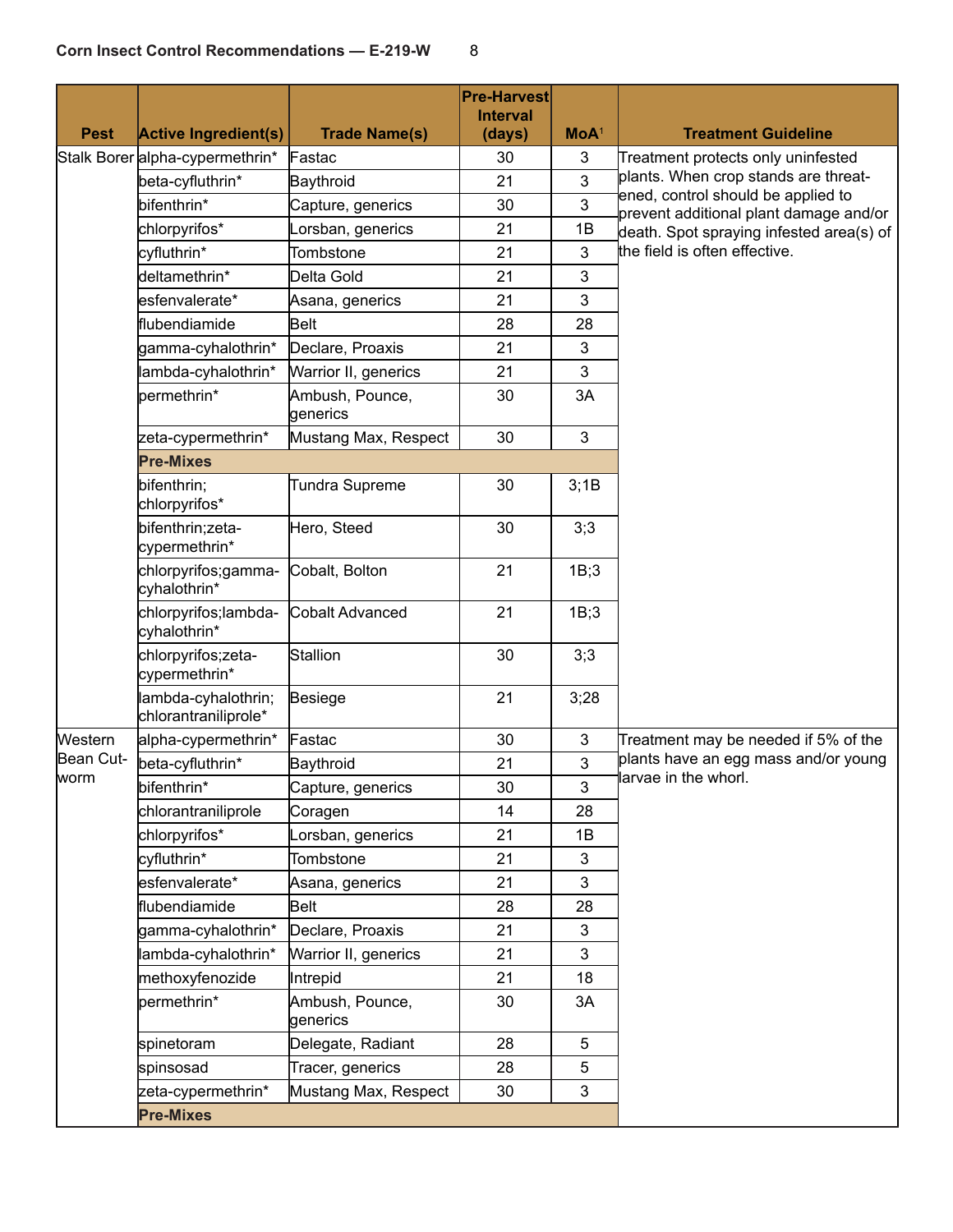| <b>Pest</b>       | <b>Active Ingredient(s)</b>                                       | <b>Trade Name(s)</b>  | <b>Pre-Harvest</b><br><b>Interval</b><br>(days) | MoA <sup>1</sup> | <b>Treatment Guideline</b>                                                     |
|-------------------|-------------------------------------------------------------------|-----------------------|-------------------------------------------------|------------------|--------------------------------------------------------------------------------|
| Bean Cut-<br>worm | bifenthrin;<br>chlorpyrifos*                                      | <b>Tundra Supreme</b> | 30                                              | 3;1B             |                                                                                |
| (Con't.)          | bifenthrin; zeta-<br>cypermethrin*                                | Hero, Steed           | 30                                              | 3;3              |                                                                                |
|                   | chlorpyrifos;gamma-<br>cyhalothrin*                               | Cobalt, Bolton        | 21                                              | 1B;3             |                                                                                |
|                   | chlorpyrifos; lambda-<br>cyhalothrin*                             | Cobalt Advanced       | 21                                              | 1B;3             |                                                                                |
|                   | chlorpyrifos; zeta-<br>cypermethrin*                              | Stallion              | 30                                              | 3;3              |                                                                                |
|                   | lambda-cyhalothrin;<br>chlorantraniliprole*                       | Besiege               | 21                                              | 3;28             |                                                                                |
| White             | chlorpyrifos*                                                     | Lorsban, generics     | 21                                              | 1B               | No rescue treatments are avaliable.                                            |
| Grubs             | clothianidin                                                      | Poncho, generics      | 0 day plant-<br>back                            | 4A               | Apply treatments if replanting into<br>damaged field areas and grubs are still |
|                   | lambda-cyhalothrin*                                               | Warrior II, generics  | 21                                              | 3                | present.                                                                       |
|                   | terbufos*                                                         | Counter               |                                                 | 1B               |                                                                                |
|                   | tefluthrin*                                                       | Force                 | -                                               | 3                |                                                                                |
|                   | thiamethoxam                                                      | Cruiser               |                                                 | 4A               |                                                                                |
|                   | <b>Pre-Mixes</b>                                                  |                       |                                                 |                  |                                                                                |
|                   | bifenthrin;<br>chlorethoxyfos*                                    | SmartChoice           |                                                 | 3;1B             |                                                                                |
|                   | bifenthrin;chlor-<br>pyrifos*                                     | <b>Tundra Supreme</b> | 30                                              | 3;1B             |                                                                                |
|                   | bifenthrin;zeta-cyper- Hero, Steed<br>methrin*                    |                       | 30                                              | 3;3              |                                                                                |
|                   | chlorpyrifos; gamma- Cobalt, Bolton<br>cyhalothrin*               |                       | 21                                              | 1B;3             |                                                                                |
|                   | chlorpyrifos; lambda- Cobalt Advanced<br>cyhalothrin <sup>,</sup> |                       | 21                                              | 1B;3             |                                                                                |
|                   | cyfluthrin; tebupirim-<br>phos*                                   | Aztec, generics       |                                                 | 3;1A             |                                                                                |
|                   | Wireworms beta-cyfluthrin*                                        | Baythroid             | 21                                              | $\mathfrak{S}$   | No rescue treatments are avaliable.                                            |
|                   | bifenthrin*                                                       | Capture, generics     | 30                                              | 3                | Apply treatments if replanting into dam-                                       |
|                   | chlorpyrifos*                                                     | Lorsban, generics     | 21                                              | 1B               | aged field areas and wireworms are still<br>present.                           |
|                   | clothianidin                                                      | Poncho, generics      | 0 <sub>day</sub><br>plant-back                  | 4A               |                                                                                |
|                   | lambda-cyhalothrin*                                               | Warrior II, generics  | 21                                              | 3                |                                                                                |
|                   | terbufos*                                                         | Counter               | $\overline{\phantom{0}}$                        | 1B               |                                                                                |
|                   | tefluthrin*                                                       | Force                 | $\overline{\phantom{0}}$                        | 3                |                                                                                |
|                   | thiamethoxam                                                      | Cruiser               | -                                               | 4A               |                                                                                |
|                   | <b>Pre-Mixes</b>                                                  |                       |                                                 |                  |                                                                                |